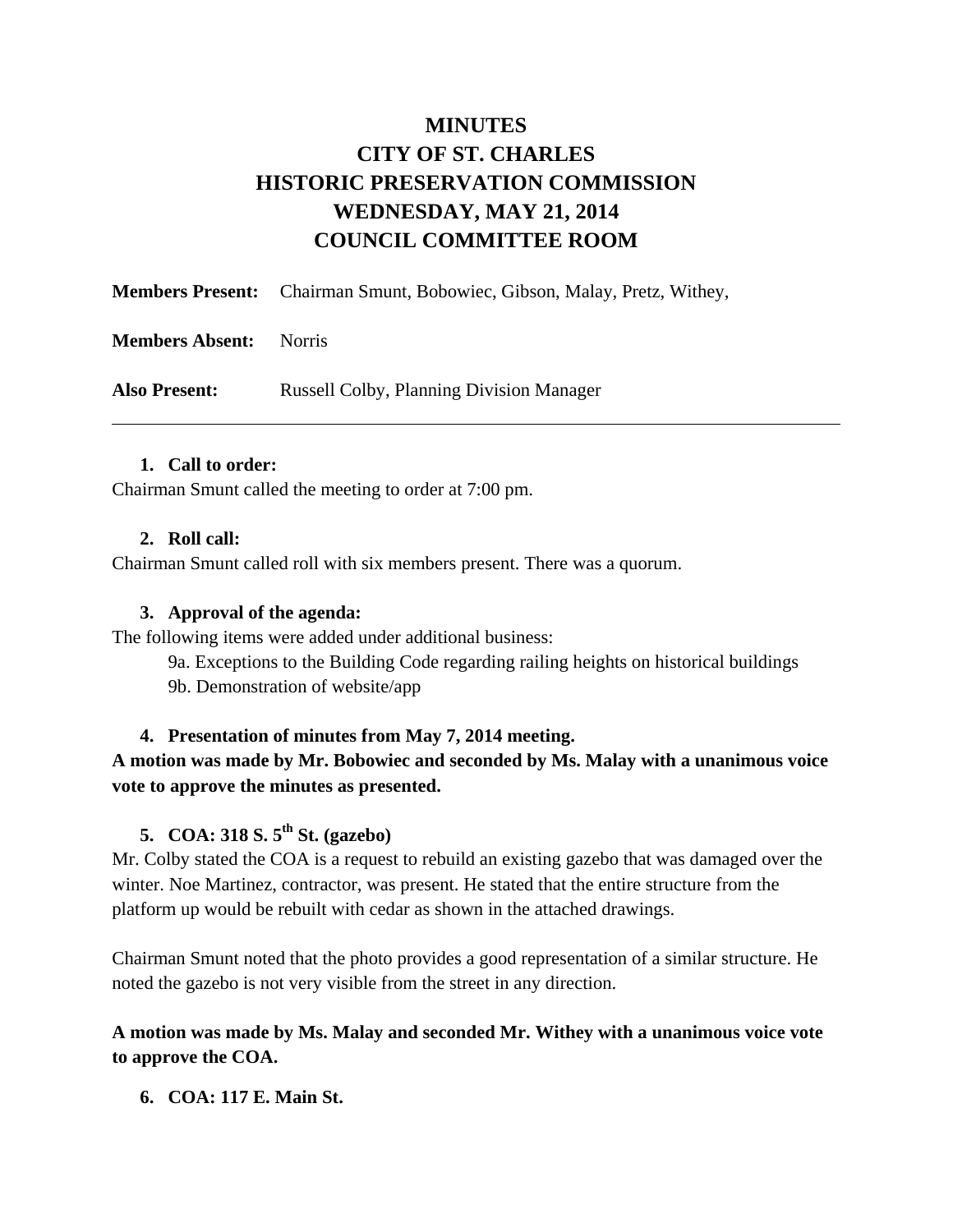Mr. Colby stated the Commission previously recommended approval of a Façade Improvement Grant for the project, but requested the applicant return with a design for the storefront paneling. He stated the grant had been approved by the City Council.

Michael Hayden, applicant, was present. He provided drawings showing the proposed storefront panel design. Chairman Smunt noted the proposed crown cornice was an important design detail to provide a finished look for the storefront. It was noted the design around the adjacent door to the basement would not be changed in any way. The Commission did not have any concerns with the overall design.

# **A motion was made by Ms. Malay and seconded Mr. Bobowiec with a unanimous voice vote to approve the COA.**

Mr. Colby will find out what elements require a building permit. The Commission discussed that the contractor will know best in which order to complete the project.

# **7. COA: 201 S. 2nd St.**

Mr. Colby stated the applicant was not present so this item could be tabled. He said the proposal was to replace siding on the canopy at Kevin's Service Station.

**A motion was made by Ms. Malay and seconded by Mr. Withey with a unanimous voice vote to table the COA.** 

### **8. COA: 100 W. Main St. (façade improvement project)**

Mr. Colby stated the City Council has approved a façade grant for this project and included a condition that the owner and contractor appear before the Commission to have a COA approved for the work on the window glazing and the construction methods. He noted the contractor, Jay Trapp, and a representative of the Hotel Baker, Jose Lavariega, were present.

Chairman Smunt recalled the City paid for grant money to repair the windows perhaps 5 to 10 years ago, although he isn't sure exactly how long ago, and it seems the work hasn't held up as long as expected. He questioned if there was an underlying cause for the glazing compound failure. He suspected it could be excessive condensation on the glass, with moisture collecting on bottom rail, freezing, and causing glazing failure.

Mr. Lavariega said the windows haven't been worked on in at least 10 years. Ms. Malay recalled it may have last been done when the hotel was renovated around 15 years ago.

Mr. Trapp said the glazing failure is a common issue on this type of old window. They will be using commercial grade glazing. He noted the south elevation appears to be in worse condition.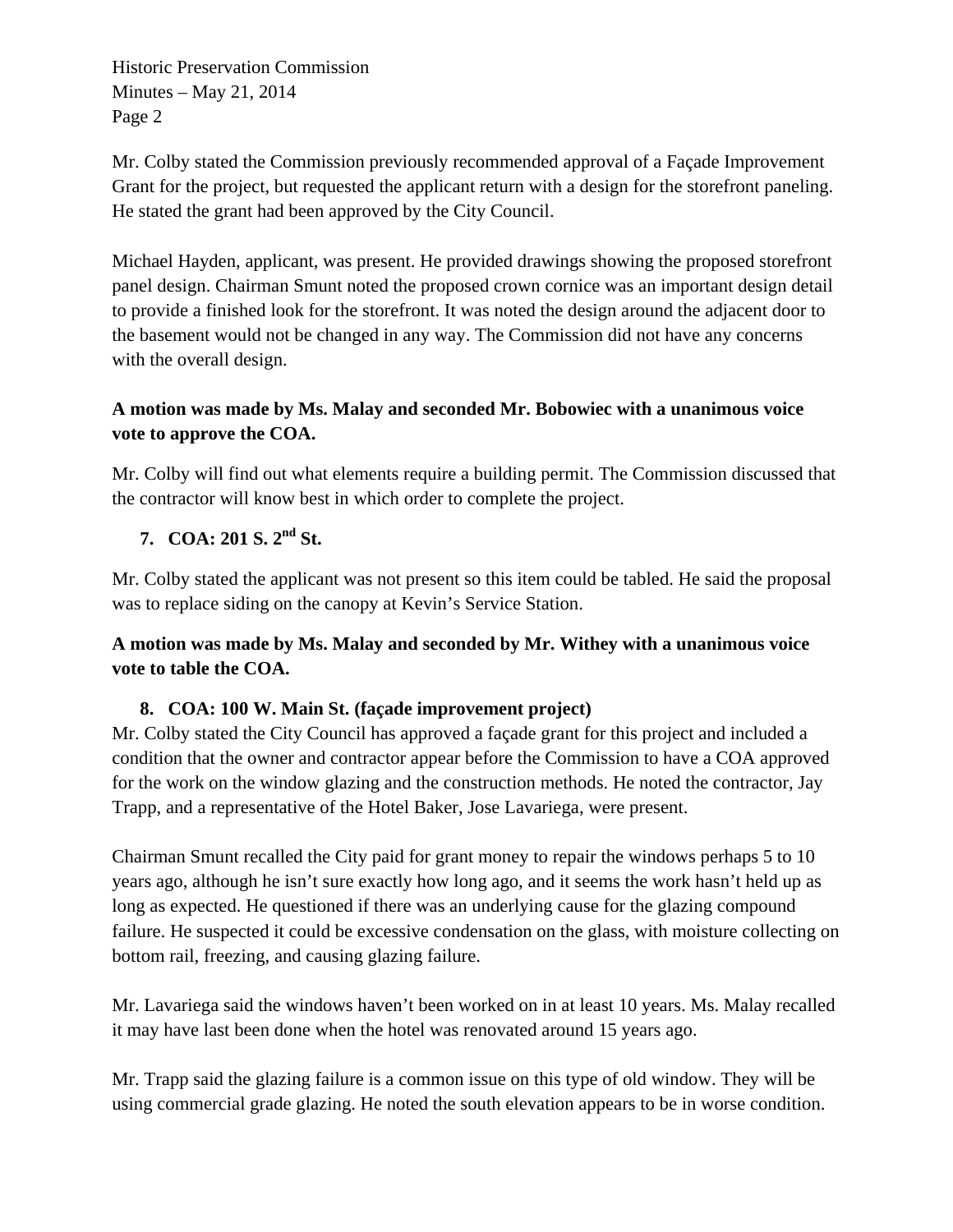Mr. Lavariega confirmed there are interior storm windows and there is not excessive condensation visible. He said there is no glazing deterioration on the inside of the glass; the deterioration is on the outside only.

Mr. Trapp said products have improved and Sherwin Williams has offered a 5 year warranty on a commercial grade primer and paint, and he is offering a 2 year warranty on labor. He said the primer is oil based but the top coat is not, but is formulated to meet regulations and work in this type of application.

Chairman Smunt said the contractor could consider using clear silicone caulk to stop condensation from popping the compound off, if a problem is observed. Mr. Trapp said he is willing to do this, as it is minimal cost, as the major cost is prepping the surface for repainting. He noted his cost estimate has gone up 5% since last year. Mr. Colby said this shouldn't be an issued as the grant amount was rounded up to account for potential window pane replacement.

# **A motion was made by Mr. Withey and seconded by Mr. Gibson with a unanimous voice vote to approve the COA.**

Mr. Trapp asked about whether a permit would be required for the work or how to go about requesting use of the sidewalk for the work. Mr. Colby stated he would check with the Building Division and follow up with the applicant.

# **9. COA: 20 N. 5th Ave.**

Mr. Colby stated the proposal is to replace an existing exterior staircase on an existing rear deck. The existing deck and deck railing would not be modified in any way. Mr. Colby displayed a picture of the stairs and deck.

Chairman Smunt said if the proposal was to replace the entire stair and deck system, then the Commission would require a more appropriate design to be used. However, since only the stairs will be replaced, the Commission can be flexible to allow a similar design to what exists today. Ms. Malay commented that it was unclear if the spindles would attach to the treads and stringers. She noted this is not the proper construction method and a lower rail should be used. The Commission agreed.

**A motion was made by Mr. Withey and seconded by Ms. Malay with a unanimous voice vote to approve the COA, with a condition that the spindles be connected to a lower rail and not the treads or stringer.**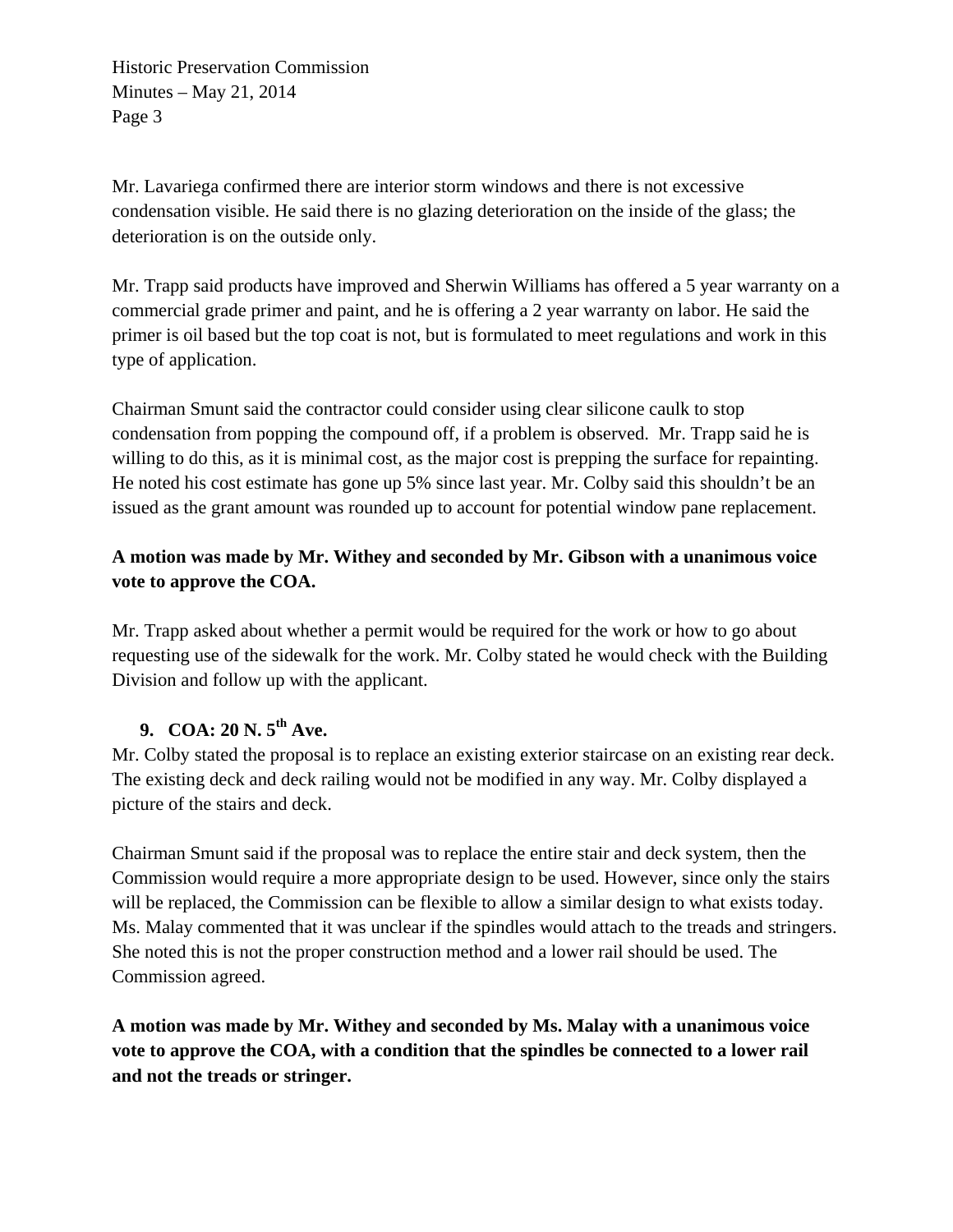### **10. Additional Business**

### **a. Building Code**

Chairman Smunt brought an article from Old House Journal about a project in Elgin where railings lower than current code requirements were allowed on the construction of an accurate Italianate style porch. The article noted that Elgin allowed this under a section of the International Building Code, which St. Charles has also adopted.

Mr. Colby noted that there is a section in Building Code that allows for exceptions for "historic buildings" which would include structures in the Historic District, since St. Charles is a Certified Local Government. He read the code text which states that the code shall not be mandatory for historic buildings when projects are judged by the building official to not constitute a distinct life safety hazard.

The Commission discussed they should remain aware that this provision exists and that if necessary, can request certain code requirements not be mandated for a specific situation.

#### **b. Demonstration of the website/app**

Mr. Gibson demonstrated a mobile-enabled website he built based on the existing map of the historic districts and landmarks that was assembled by the library with the Commission's information. He said a mobile-enabled website would allow a smart phone or Ipad device to access the site and use GPS to find your location on a map. He also demonstrated the directions function and the potential to post links to suggested walking tour routes. Mr. Gibson said the data needs to be corrected to get more accurate locations for each building.

Ms. Malay said she has been talking to community members including the Park District foundation and a few aldermen who think it would be great to have a citywide app that would link information of the Visitor's Bureau, Parternship, etc. and shopping/entertainment/tourist locations. She referenced the Springfield website, which functions like an app, but provides links to different types of services. Mr. Pretz said starting on a smaller scale would help promote the concept to other groups. Ms. Malay mentioned there are also tourism grants that could bring additional funding.

Chairman Smunt said the tourism bureau focuses mainly on getting people to stay in a hotel, which he thinks is too narrow. He said they need to clarify their mission. Mr. Bobowiec agreed and said other agrees as well. Mr. Colby asked if the Visitor's Bureau has expressed in interest in this concept.